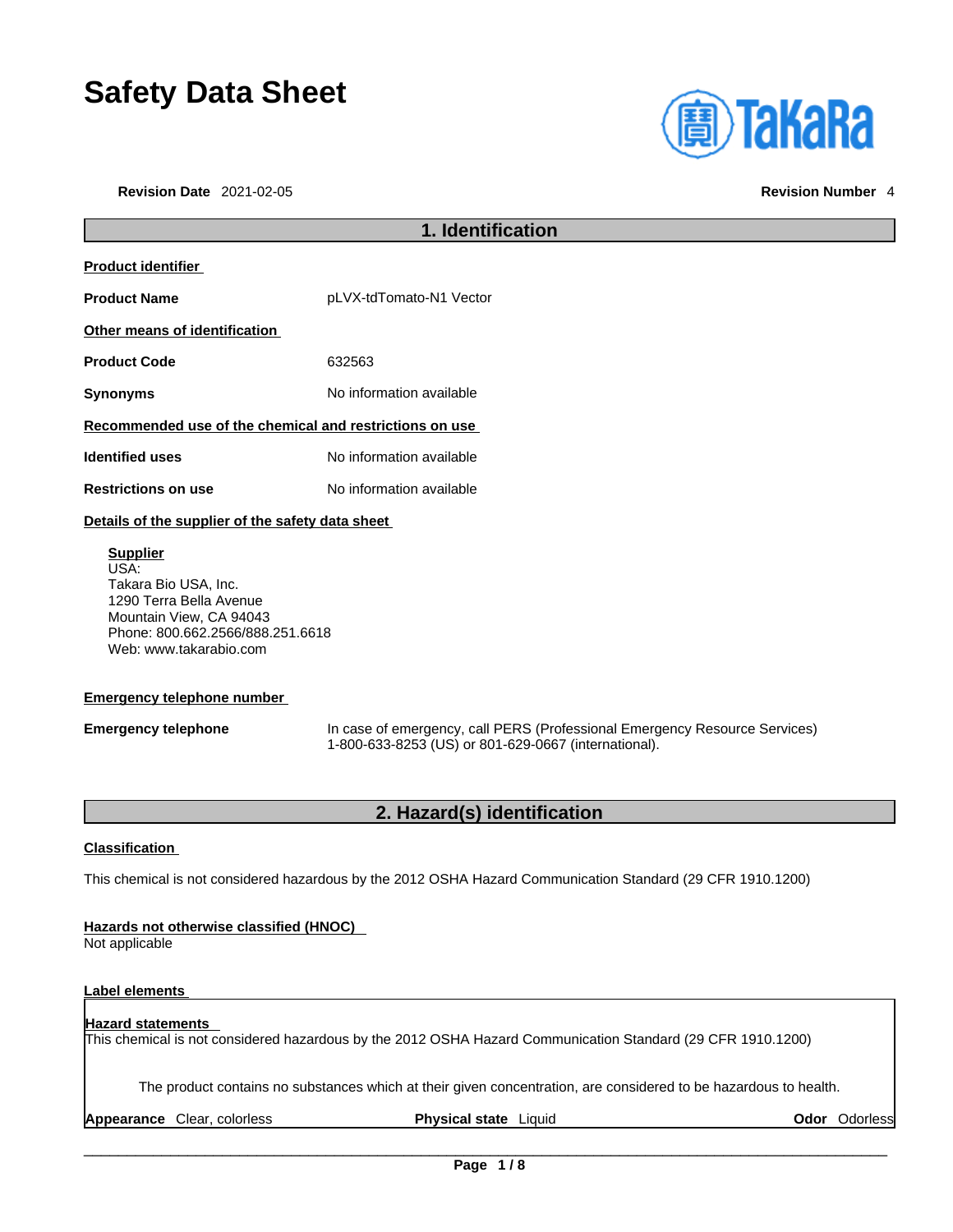#### **Other information**

No information available.

### **3. Composition/information on ingredients**

#### **Substance**

Not applicable.

### **Mixture**

The product contains no substances which at their given concentration, are considered to be hazardous to health

### **4. First-aid measures**

### **Description of first aid measures**

| <b>Inhalation</b>                                                          | Remove to fresh air.                                                                                                    |  |
|----------------------------------------------------------------------------|-------------------------------------------------------------------------------------------------------------------------|--|
| Eye contact                                                                | Rinse thoroughly with plenty of water for at least 15 minutes, lifting lower and upper eyelids.<br>Consult a physician. |  |
| <b>Skin contact</b>                                                        | Wash skin with soap and water.                                                                                          |  |
| Ingestion                                                                  | Clean mouth with water and drink afterwards plenty of water.                                                            |  |
| Most important symptoms and effects, both acute and delayed                |                                                                                                                         |  |
| <b>Symptoms</b>                                                            | No information available.                                                                                               |  |
| Indication of any immediate medical attention and special treatment needed |                                                                                                                         |  |
| Note to physicians                                                         | Treat symptomatically.                                                                                                  |  |

### **5. Fire-fighting measures**

| <b>Suitable Extinguishing Media</b>                             | Use extinguishing measures that are appropriate to local circumstances and the<br>surrounding environment.                            |  |
|-----------------------------------------------------------------|---------------------------------------------------------------------------------------------------------------------------------------|--|
| <b>Large Fire</b>                                               | CAUTION: Use of water spray when fighting fire may be inefficient.                                                                    |  |
| Unsuitable extinguishing media                                  | Do not scatter spilled material with high pressure water streams.                                                                     |  |
| Specific hazards arising from the<br>chemical                   | No information available.                                                                                                             |  |
| <b>Explosion Data</b><br>Sensitivity to mechanical impact None. |                                                                                                                                       |  |
| Sensitivity to static discharge                                 | None.                                                                                                                                 |  |
| Special protective equipment for<br>fire-fighters               | Firefighters should wear self-contained breathing apparatus and full firefighting turnout<br>gear. Use personal protection equipment. |  |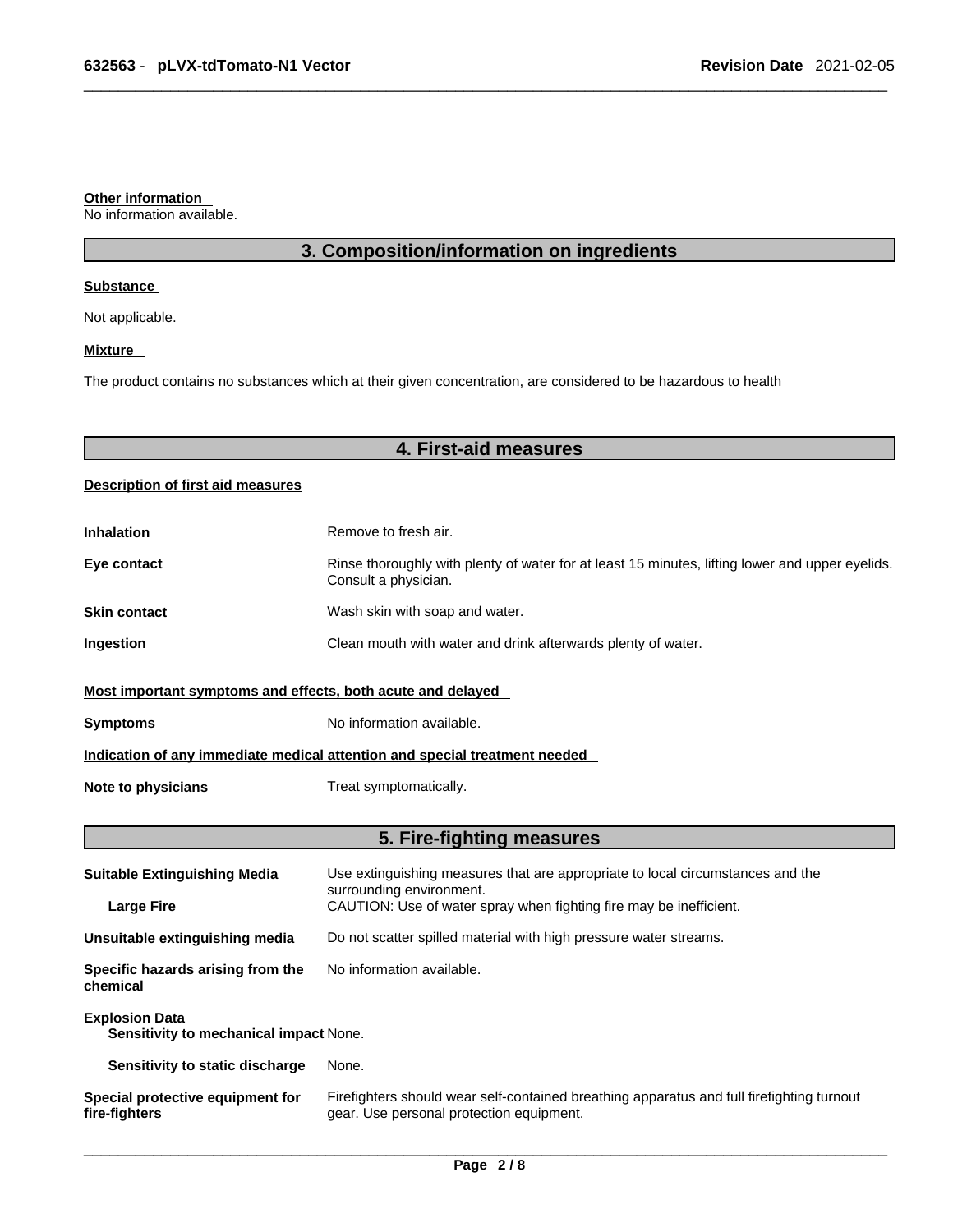| 6. Accidental release measures                                      |                                                                        |  |
|---------------------------------------------------------------------|------------------------------------------------------------------------|--|
| Personal precautions, protective equipment and emergency procedures |                                                                        |  |
| <b>Personal precautions</b>                                         | Ensure adequate ventilation.                                           |  |
|                                                                     |                                                                        |  |
| Methods and material for containment and cleaning up                |                                                                        |  |
| <b>Methods for containment</b>                                      | Prevent further leakage or spillage if safe to do so.                  |  |
| Methods for cleaning up                                             | Pick up and transfer to properly labeled containers.                   |  |
|                                                                     |                                                                        |  |
|                                                                     |                                                                        |  |
|                                                                     | 7. Handling and storage                                                |  |
| <b>Precautions for safe handling</b>                                |                                                                        |  |
| Advice on safe handling                                             | Handle in accordance with good industrial hygiene and safety practice. |  |
| Conditions for safe storage, including any incompatibilities        |                                                                        |  |
| <b>Storage Conditions</b>                                           | Keep container tightly closed in a dry and well-ventilated place.      |  |
|                                                                     |                                                                        |  |
| 8. Exposure controls/personal protection                            |                                                                        |  |

**Control parameters** 

| Appropriate engineering controls                                      |                                                                                                                                                                             |  |
|-----------------------------------------------------------------------|-----------------------------------------------------------------------------------------------------------------------------------------------------------------------------|--|
| <b>Engineering controls</b>                                           | Showers<br>Eyewash stations<br>Ventilation systems.                                                                                                                         |  |
| Individual protection measures, such as personal protective equipment |                                                                                                                                                                             |  |
| <b>Eye/face protection</b>                                            | No special protective equipment required.                                                                                                                                   |  |
| Skin and body protection                                              | No special protective equipment required.                                                                                                                                   |  |
| <b>Respiratory protection</b>                                         | No protective equipment is needed under normal use conditions. If exposure limits are<br>exceeded or irritation is experienced, ventilation and evacuation may be required. |  |
| <b>General hygiene considerations</b>                                 | Handle in accordance with good industrial hygiene and safety practice.                                                                                                      |  |

### **9. Physical and chemical properties**

| Information on basic physical and chemical properties |                  |  |
|-------------------------------------------------------|------------------|--|
| <b>Physical state</b>                                 | Liauid           |  |
| Appearance                                            | Clear, colorless |  |
| Color                                                 | Clear            |  |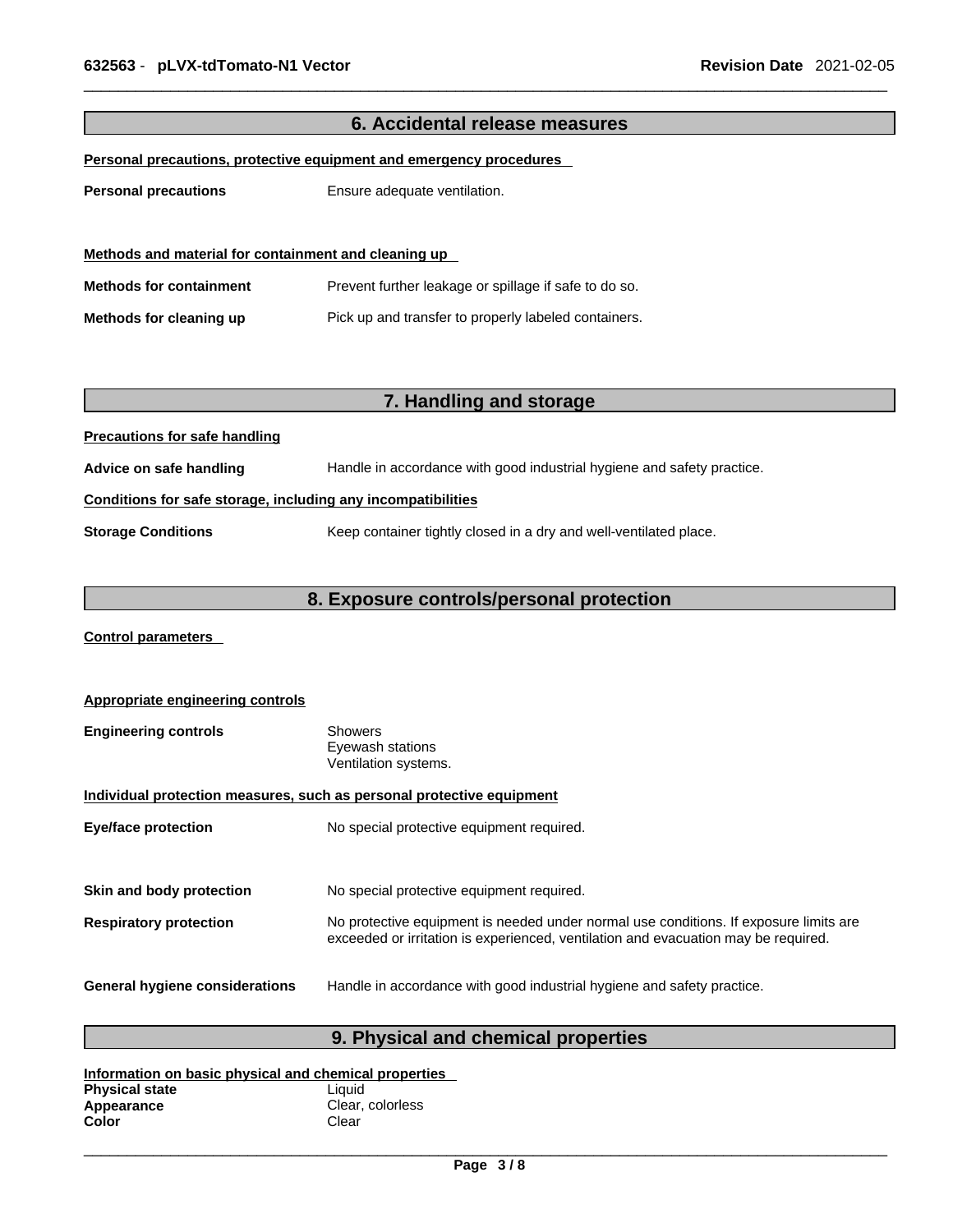| Odor                             | Odorless                 |                  |
|----------------------------------|--------------------------|------------------|
| <b>Odor Threshold</b>            | No information available |                  |
|                                  |                          |                  |
| <b>Property</b>                  | <b>Values</b>            | Remarks • Method |
| pH                               |                          | None known       |
| Melting point / freezing point   | No data available        | None known       |
| Boiling point/boiling range (°C) | No data available        | None known       |
| <b>Flash point</b>               | No data available        | Open cup         |
| <b>Evaporation Rate</b>          | no data available        | None known       |
| Flammability (solid, gas)        | no data available        | None known       |
| <b>Flammability Limit in Air</b> |                          | None known       |
| <b>Upper flammability limit:</b> | No data available        |                  |
| Lower flammability limit:        | No data available        |                  |
| Vapor pressure                   | no data available        | None known       |
| <b>Vapor density</b>             | No data available        | None known       |
| <b>Relative density</b>          |                          | None known       |
| <b>Water solubility</b>          | No data available        | None known       |
| Solubility in other solvents     | no data available        | None known       |
| <b>Partition coefficient</b>     | no data available        | None known       |
| <b>Autoignition temperature</b>  | No data available        | None known       |
| <b>Decomposition temperature</b> |                          | None known       |
| <b>Kinematic viscosity</b>       | No data available        | None known       |
| <b>Dynamic Viscosity</b>         | no data available        | None known       |
|                                  |                          |                  |
| <b>Other information</b>         |                          |                  |
| <b>Explosive properties</b>      | No information available |                  |
| <b>Oxidizing properties</b>      | No information available |                  |
| Softening point                  | No information available |                  |
| <b>Molecular Weight</b>          | No information available |                  |
| <b>VOC Content (%)</b>           | No information available |                  |
| <b>Liquid Density</b>            | No information available |                  |
| <b>Bulk Density</b>              | No information available |                  |
|                                  |                          |                  |

### **10. Stability and reactivity**

| <b>Reactivity</b>                                                       | No information available.                 |
|-------------------------------------------------------------------------|-------------------------------------------|
| <b>Chemical stability</b>                                               | Stable under normal conditions.           |
| <b>Possibility of hazardous reactions</b> None under normal processing. |                                           |
| <b>Conditions to Avoid</b>                                              | None known based on information supplied. |
| Incompatible materials                                                  | None known based on information supplied. |
|                                                                         |                                           |

**Hazardous decomposition products** None known based on information supplied.

### **11. Toxicological information**

### **Information on likely routes of exposure**

| <b>Inhalation</b>   | Specific test data for the substance or mixture is not available. |
|---------------------|-------------------------------------------------------------------|
| Eye contact         | Specific test data for the substance or mixture is not available. |
| <b>Skin contact</b> | Specific test data for the substance or mixture is not available. |
| Ingestion           | Specific test data for the substance or mixture is not available. |

**<u>Symptoms related to the physical, chemical and toxicological characteristics</u>**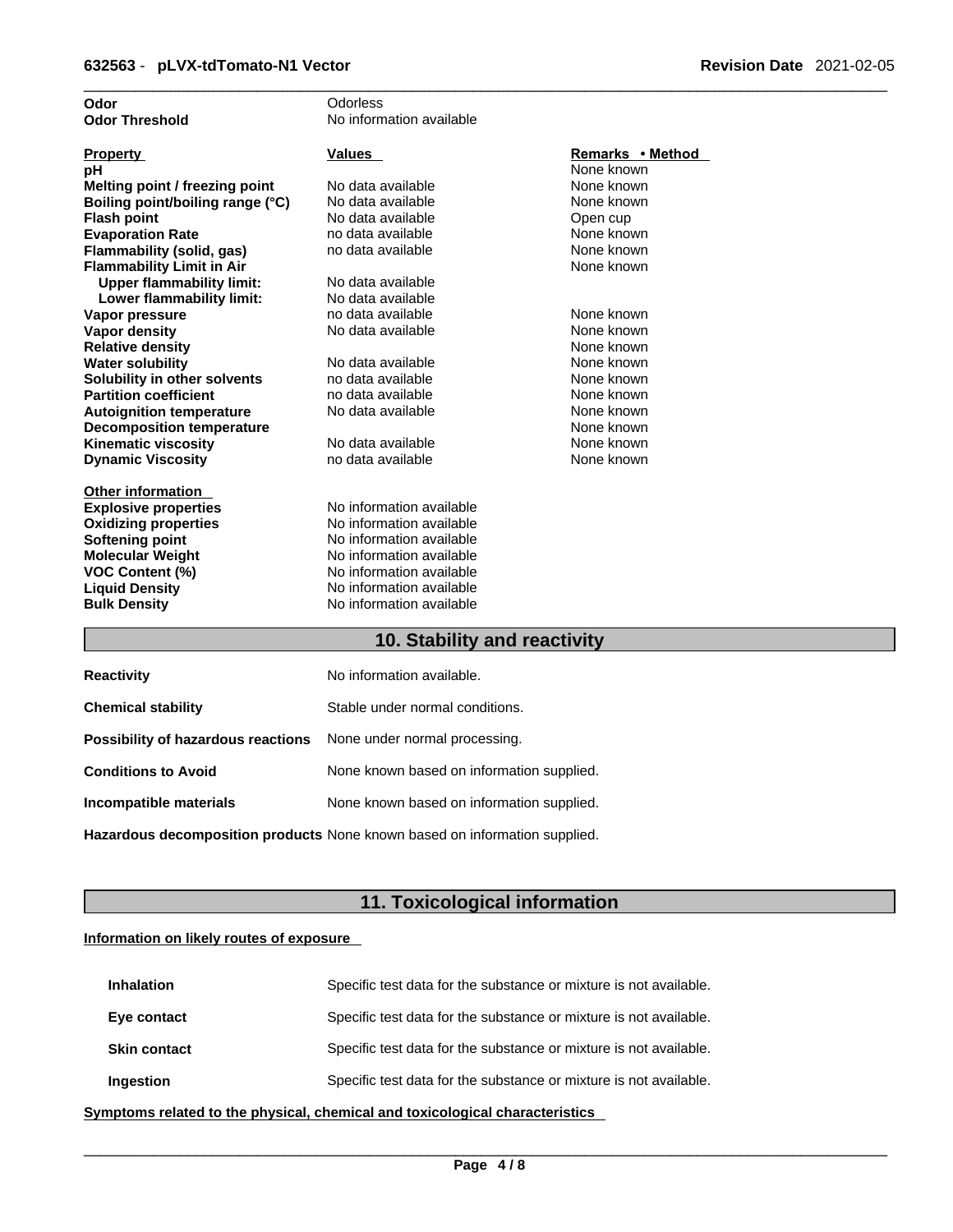### \_\_\_\_\_\_\_\_\_\_\_\_\_\_\_\_\_\_\_\_\_\_\_\_\_\_\_\_\_\_\_\_\_\_\_\_\_\_\_\_\_\_\_\_\_\_\_\_\_\_\_\_\_\_\_\_\_\_\_\_\_\_\_\_\_\_\_\_\_\_\_\_\_\_\_\_\_\_\_\_\_\_\_\_\_\_\_\_\_\_\_\_\_ **632563** - **pLVX-tdTomato-N1 Vector Revision Date** 2021-02-05

**Symptoms** No information available.

**Acute toxicity**

**Numerical measures of toxicity**

|                                   | <u>Delayed and immediate effects as well as chronic effects from short and long-term exposure</u> |
|-----------------------------------|---------------------------------------------------------------------------------------------------|
| <b>Skin corrosion/irritation</b>  | No information available.                                                                         |
| Serious eye damage/eye irritation | No information available.                                                                         |
| Respiratory or skin sensitization | No information available.                                                                         |
| Germ cell mutagenicity            | No information available.                                                                         |
| Carcinogenicity                   | No information available.                                                                         |
| <b>Reproductive toxicity</b>      | No information available.                                                                         |
| <b>STOT - single exposure</b>     | No information available.                                                                         |
| <b>STOT - repeated exposure</b>   | No information available.                                                                         |
| <b>Aspiration hazard</b>          | No information available.                                                                         |
| Other adverse effects             | No information available.                                                                         |
| Interactive effects               | No information available.                                                                         |
|                                   | 12. Ecological information                                                                        |
| <b>Ecotoxicity</b>                | The environmental impact of this product has not been fully investigated.                         |
| Persistence and degradability     | No information available.                                                                         |
| <b>Bioaccumulation</b>            | There is no data for this product.                                                                |
| Other adverse effects             | No information available.                                                                         |
|                                   |                                                                                                   |

### **13. Disposal considerations**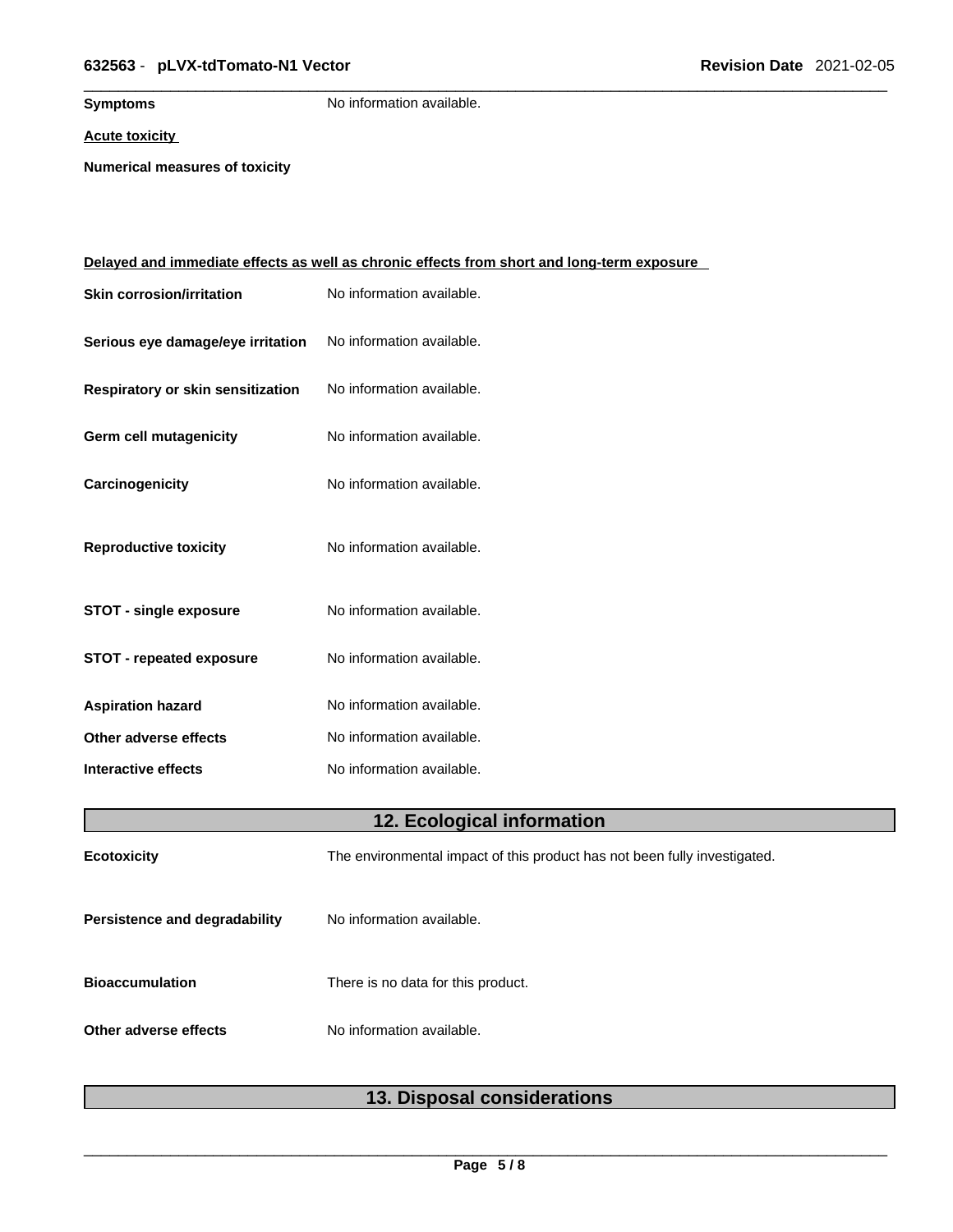#### **Waste treatment methods**

| Waste from residues/unused    | Dispose of in accordance with local regulations. Dispose of waste in accordance with |
|-------------------------------|--------------------------------------------------------------------------------------|
| products                      | environmental legislation.                                                           |
| <b>Contaminated packaging</b> | Do not reuse empty containers.                                                       |

### **14. Transport information**

|             | 1 F<br><b>Dogulator</b> |
|-------------|-------------------------|
| <b>ADN</b>  | Not regulated           |
| <b>ADR</b>  | Not regulated           |
| <b>RID</b>  | Not regulated           |
| <b>IMDG</b> | Not regulated           |
| <b>IATA</b> | Not regulated           |
| ICAO (air)  | Not regulated           |
| <b>MEX</b>  | Not regulated           |
| <b>TDG</b>  | Not regulated           |
| <b>DOT</b>  | Not regulated           |

### **15. Regulatory information**

#### **International Inventories**

#### **TSCA** -.

\*Contact supplier for details. One or more substances in this product are either not listed on the US TSCA inventory, listed on the confidential US TSCA inventory or are otherwise exempted from inventory listing requirements

| <b>DSL/NDSL</b>      |   |
|----------------------|---|
| <b>EINECS/ELINCS</b> |   |
| <b>ENCS</b>          |   |
| <b>IECSC</b>         | ٠ |
| KECL                 |   |
| <b>PICCS</b>         |   |
| <b>AICS</b>          |   |
|                      |   |

 **Legend:** 

 **TSCA** - United States Toxic Substances Control Act Section 8(b) Inventory

 **DSL/NDSL** - Canadian Domestic Substances List/Non-Domestic Substances List

 **EINECS/ELINCS** - European Inventory of Existing Chemical Substances/European List of Notified Chemical Substances

 **ENCS** - Japan Existing and New Chemical Substances

 **IECSC** - China Inventory of Existing Chemical Substances

 **KECL** - Korean Existing and Evaluated Chemical Substances

 **PICCS** - Philippines Inventory of Chemicals and Chemical Substances

 **AICS** - Australian Inventory of Chemical Substances

### **US Federal Regulations**

#### **SARA 313**

Section 313 of Title III of the Superfund Amendments and Reauthorization Act of 1986 (SARA). This product does not contain any chemicals which are subject to the reporting requirements of the Act and Title 40 of the Code of Federal Regulations, Part 372.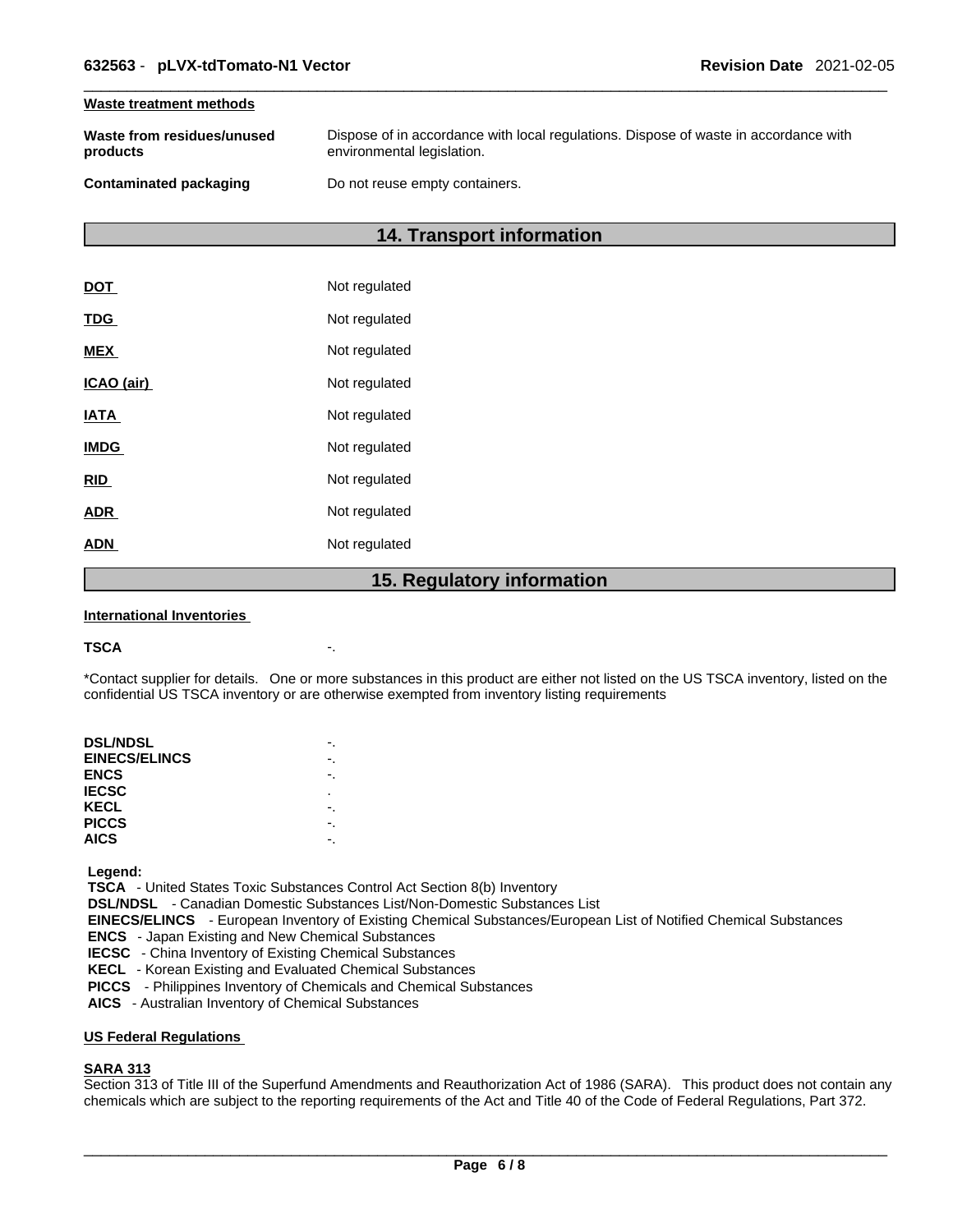### **SARA 311/312 Hazard Categories**

Should this product meet EPCRA 311/312 Tier reporting criteria at 40 CFR 370, refer to Section 2 of this SDS for appropriate classifications.

#### **CWA (Clean WaterAct)**

This product does not contain any substances regulated as pollutants pursuant to the Clean Water Act (40 CFR 122.21 and 40 CFR 122.42).

### **CERCLA**

This material, as supplied, does not contain any substances regulated as hazardous substances under the Comprehensive Environmental Response Compensation and Liability Act (CERCLA) (40 CFR 302) or the Superfund Amendments and Reauthorization Act (SARA) (40 CFR 355). There may be specific reporting requirements at the local, regional, or state level pertaining to releases of this material.

### **US State Regulations**

#### **California Proposition 65**

This product does not contain any Proposition 65 chemicals.

#### **U.S. State Right-to-Know Regulations**

This product does not contain any substances regulated under applicable state right-to-know regulations

### **U.S. EPA Label Information**

### **EPA Pesticide Registration Number** Not applicable